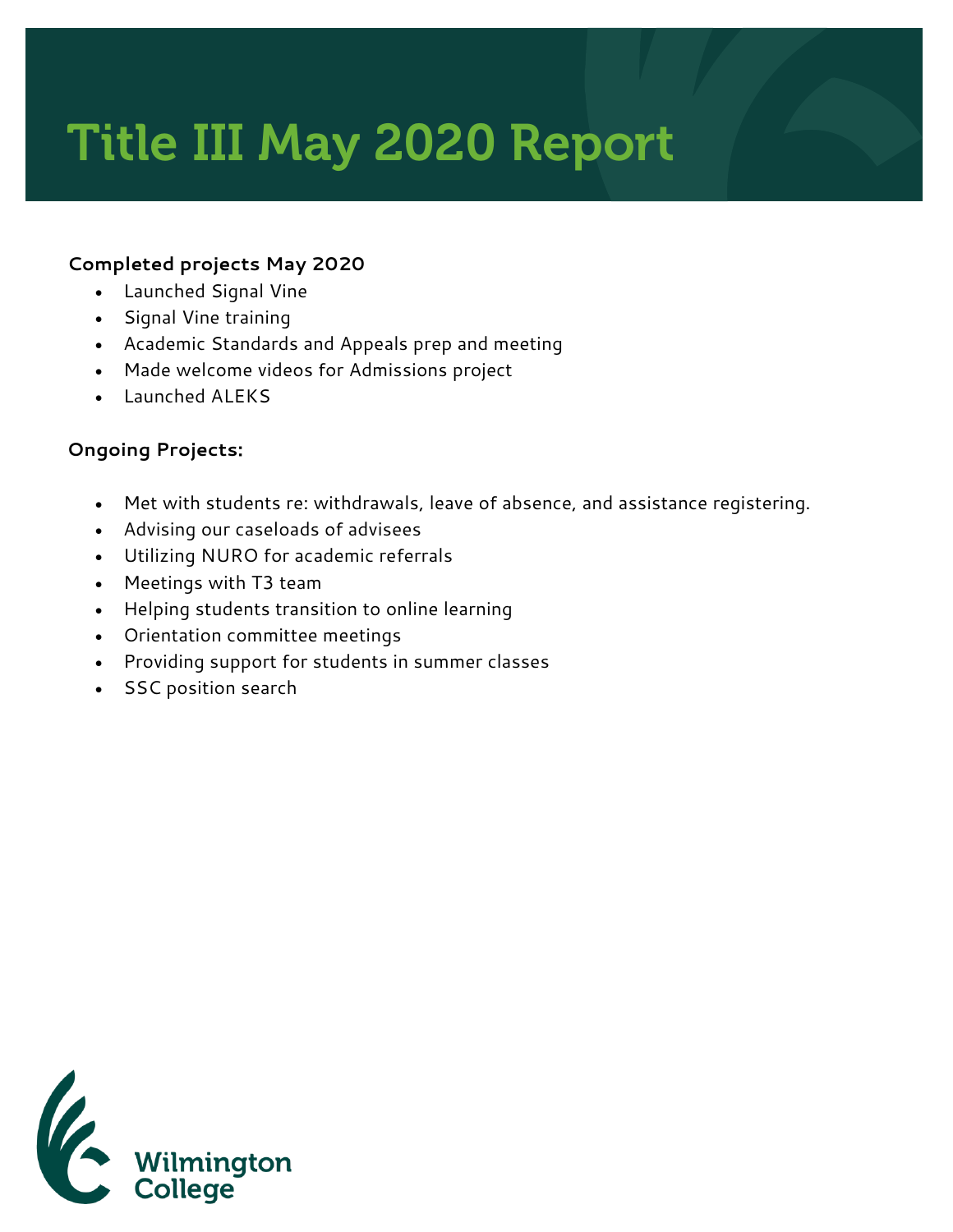**Below is the record of contact for the method and reason for contact from SSCs. In Person meetings were conducted via Zoom.** 

| <b>Method of Contact</b>   | #   |
|----------------------------|-----|
| Email                      | 185 |
| In Person                  | Ω   |
| <b>Contact with Parent</b> | O   |
| Phone Call                 | 34  |
| <b>Text Message</b>        | 3   |
| <b>Reason for Contact</b>  |     |
| Academic Advising          | 20  |
| Academic Progress Report   | O   |
| Academic Referral          | 1   |
| Coaching Session           | 2   |
| <b>Group Presentation</b>  | Ω   |
| Mass Outreach              | 68  |
| Other                      | 49  |
| Probation                  | 12  |
| Suspension                 | 69  |
| WD/LOA                     | Ω   |
| Duplicated                 |     |
| Unduplicated               |     |
|                            |     |
|                            |     |

#### **Mental Health:**

#### **Ongoing Programs May 2020**

- Managing student concerns regarding COVID-19, referring to appropriate campus resources
- Campus outreach, emailing students of concern